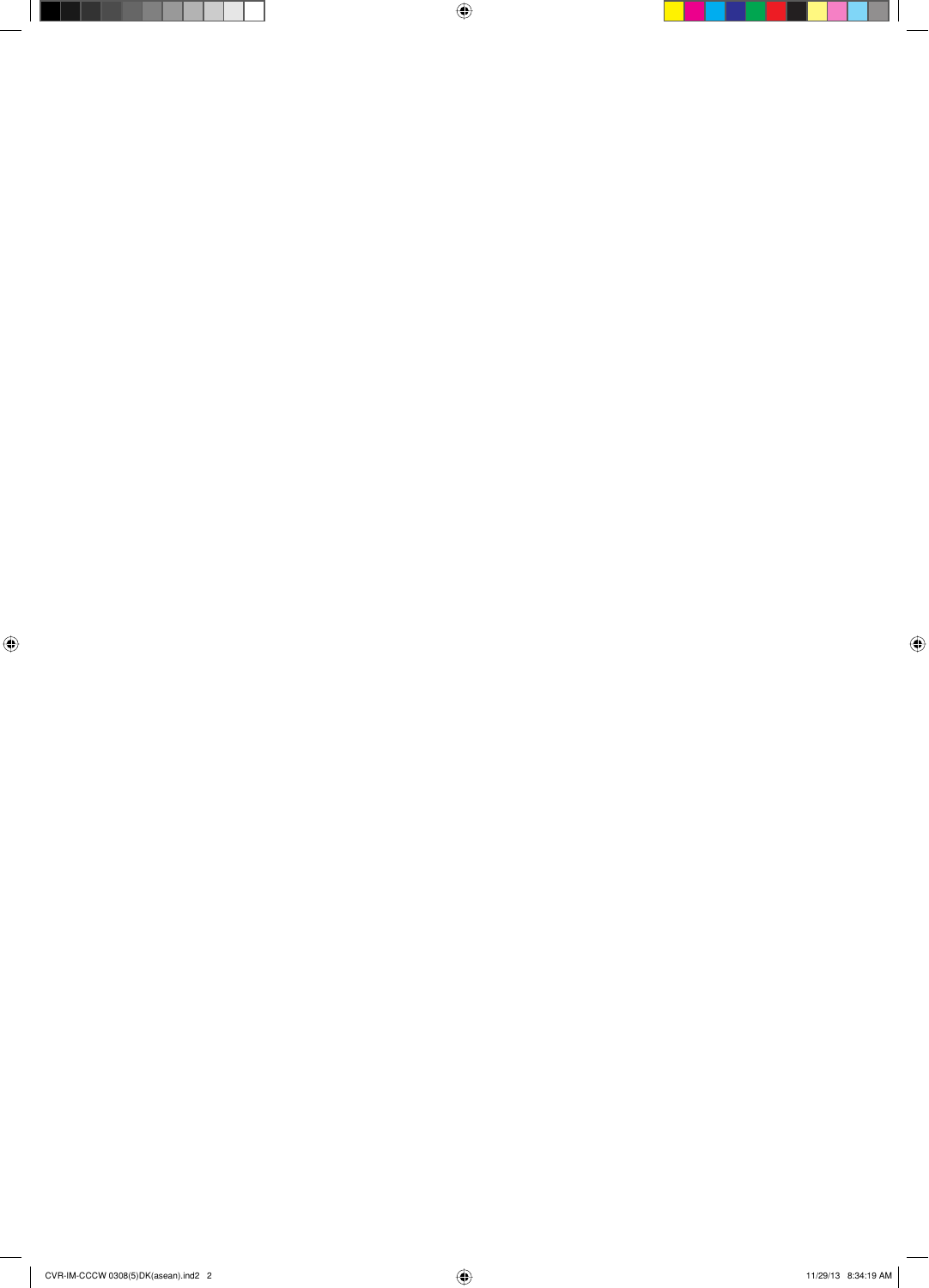#### **OUTLINE AND DIMENSIONS**

#### **Indoor Unit: Ceiling Concealed Fan Coil Unit C Series**





| <b>Dimension</b><br>Model | $\mathbf{A}$ | n<br>u |     | ≖         | -   |    | $\tilde{\phantom{a}}$<br>u | ŦТ<br>щ, |                      | e.                          | 17              | -             | M  |                            | ັ             | m |                      |
|---------------------------|--------------|--------|-----|-----------|-----|----|----------------------------|----------|----------------------|-----------------------------|-----------------|---------------|----|----------------------------|---------------|---|----------------------|
| <b>FWPMM3AV1</b>          | 808          | 774.   | 702 | -<br>74 i | 267 | 36 | 662                        | 662      | Q <sub>3</sub><br>フコ | $\Delta \Delta \tau$<br>رىي | $\sim$<br>1 1 J | 210<br>∸<br>◡ | 76 | 41 <sup>2</sup><br>r 1. 1. | 251<br>$\sim$ | ∸ | $\bigwedge$ 1<br>211 |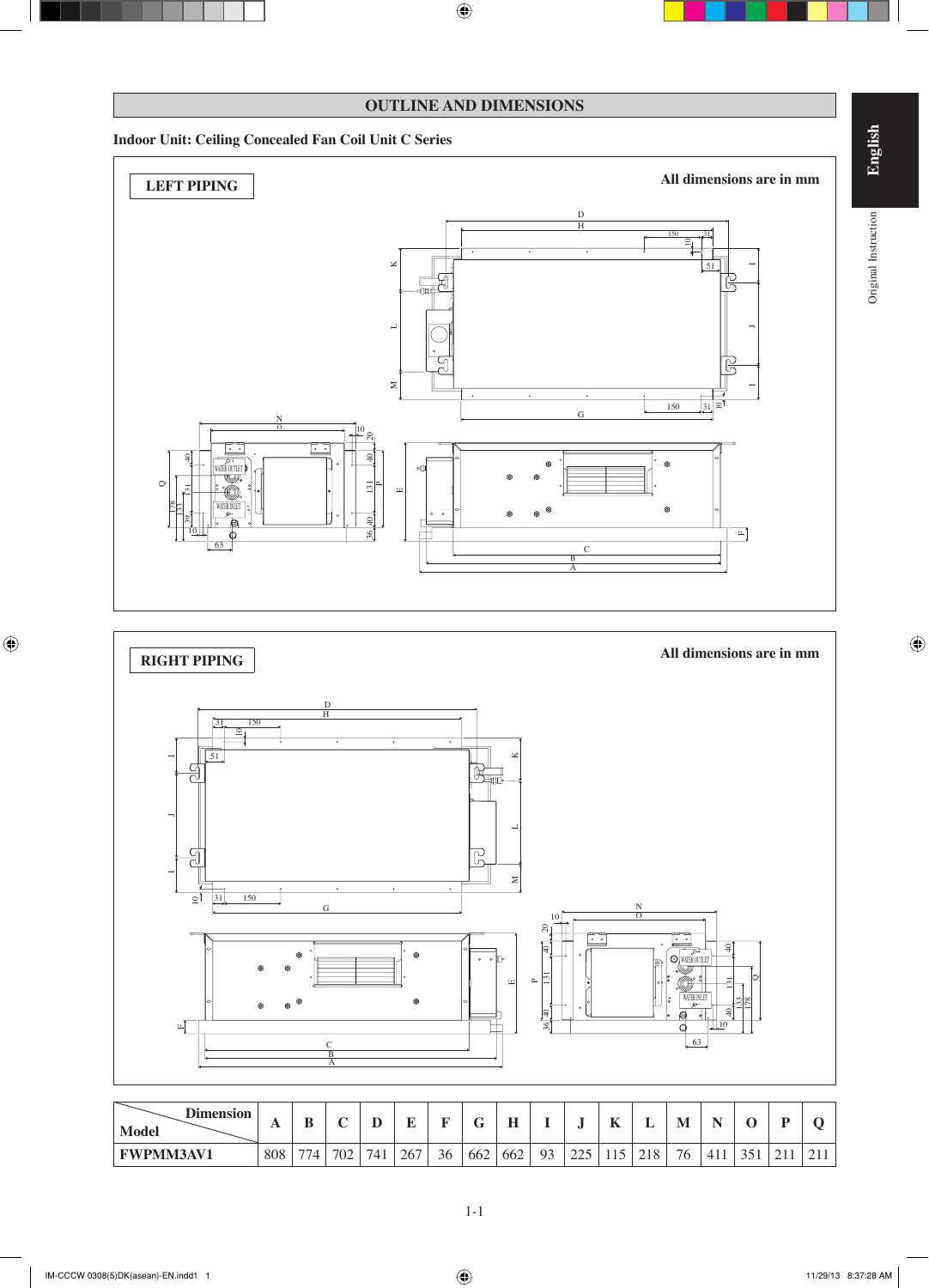



| <b>Dimension</b><br><b>Model</b> | A    | В    |      | D    | E   |    | G    | H    |    | $\bullet$ | Κ  |     | M  | N   |     |     | R   |
|----------------------------------|------|------|------|------|-----|----|------|------|----|-----------|----|-----|----|-----|-----|-----|-----|
| <b>FWPMM4AV1</b>                 | 939  | 914  | 842  | 881  | 267 | 36 | 802  | 802  | 93 | 225       | 14 | າາາ | 76 | 412 | 351 | 211 | 185 |
| <b>FWPMM6AV1</b>                 | 1108 | 1075 | 1002 | 1041 | 267 | 36 | 962  | 962  | 93 | 225       | 64 | 272 | 76 | 412 | 351 | 211 | 179 |
| <b>FWPMM7AV1</b>                 | 1243 | 1209 | 1137 | 176  | 267 | 36 | 1097 | 1097 | 93 | 225       | 64 | 272 | 76 | 412 | 351 | 211 | 206 |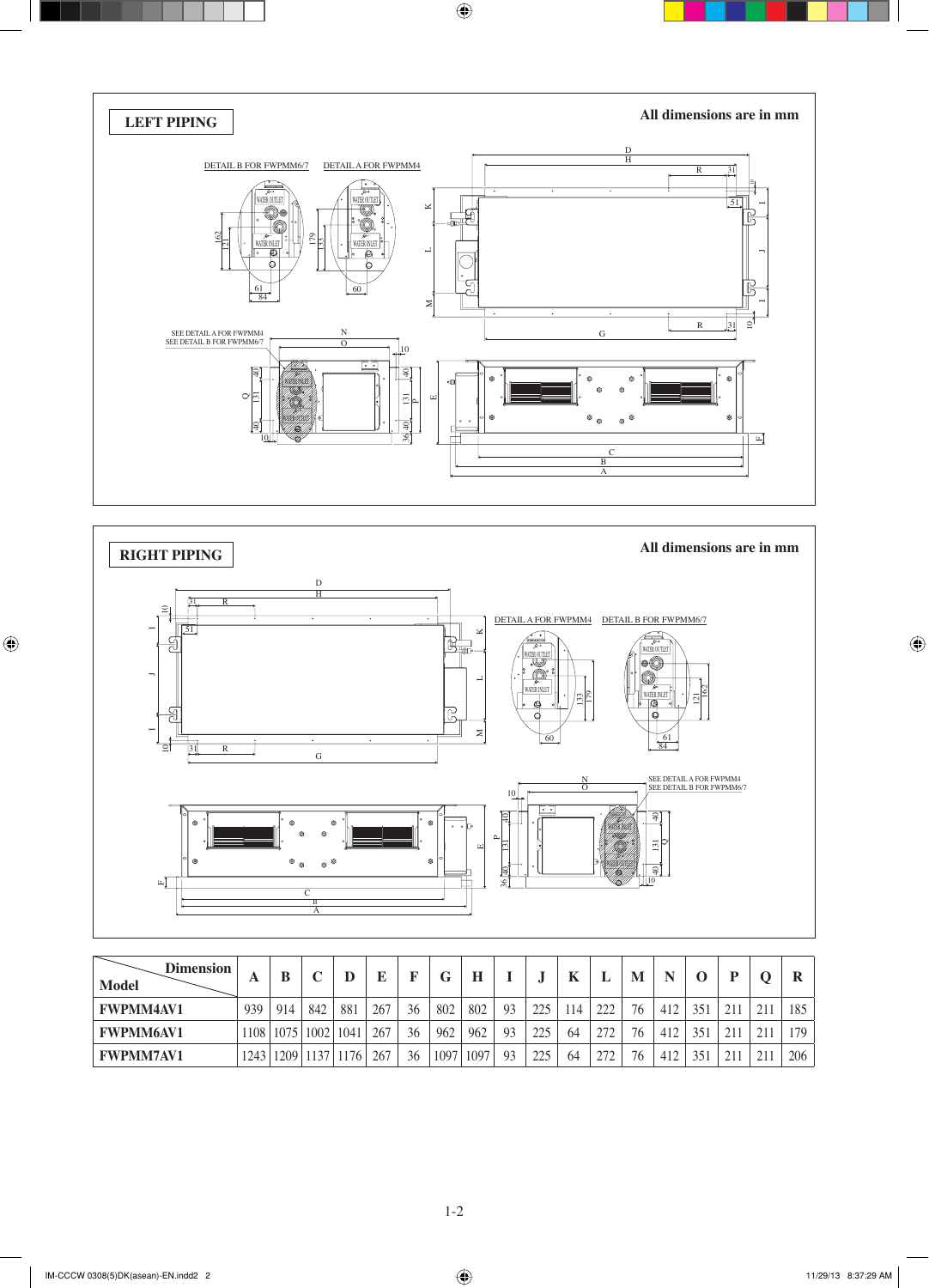



| <b>Dimension</b><br><b>Model</b> | A   | B   | C        | D    | E   | F        | G   | H    |     | J.  | K   | L   |
|----------------------------------|-----|-----|----------|------|-----|----------|-----|------|-----|-----|-----|-----|
| <b>FWPMM8AV1</b>                 | 987 | 997 | 920      | 959  | 296 | 36       | 824 | 869  | 131 | 339 | 136 | 367 |
| <b>FWPMM11AV1</b>                | 292 | 297 | 1225     | 1264 | 316 | 36       | 824 | 1174 | 119 | 401 | 147 | 394 |
|                                  |     |     |          |      |     |          |     |      |     |     |     |     |
| <b>Dimension</b><br><b>Model</b> | M   | N   | $\Omega$ | P    | Q   | $\bf{R}$ | S   | Т    | U   | v   | W   |     |
| <b>FWPMM8AV1</b>                 | 97  | 600 | 521      | 121  | 213 | 410      | 91  | 137  | 87  | 167 | 31  |     |
| <b>FWPMM11AV1</b>                | 97  | 638 | 559      | 186  | 233 | 563      | 156 | 148  | 97  | 149 | 51  |     |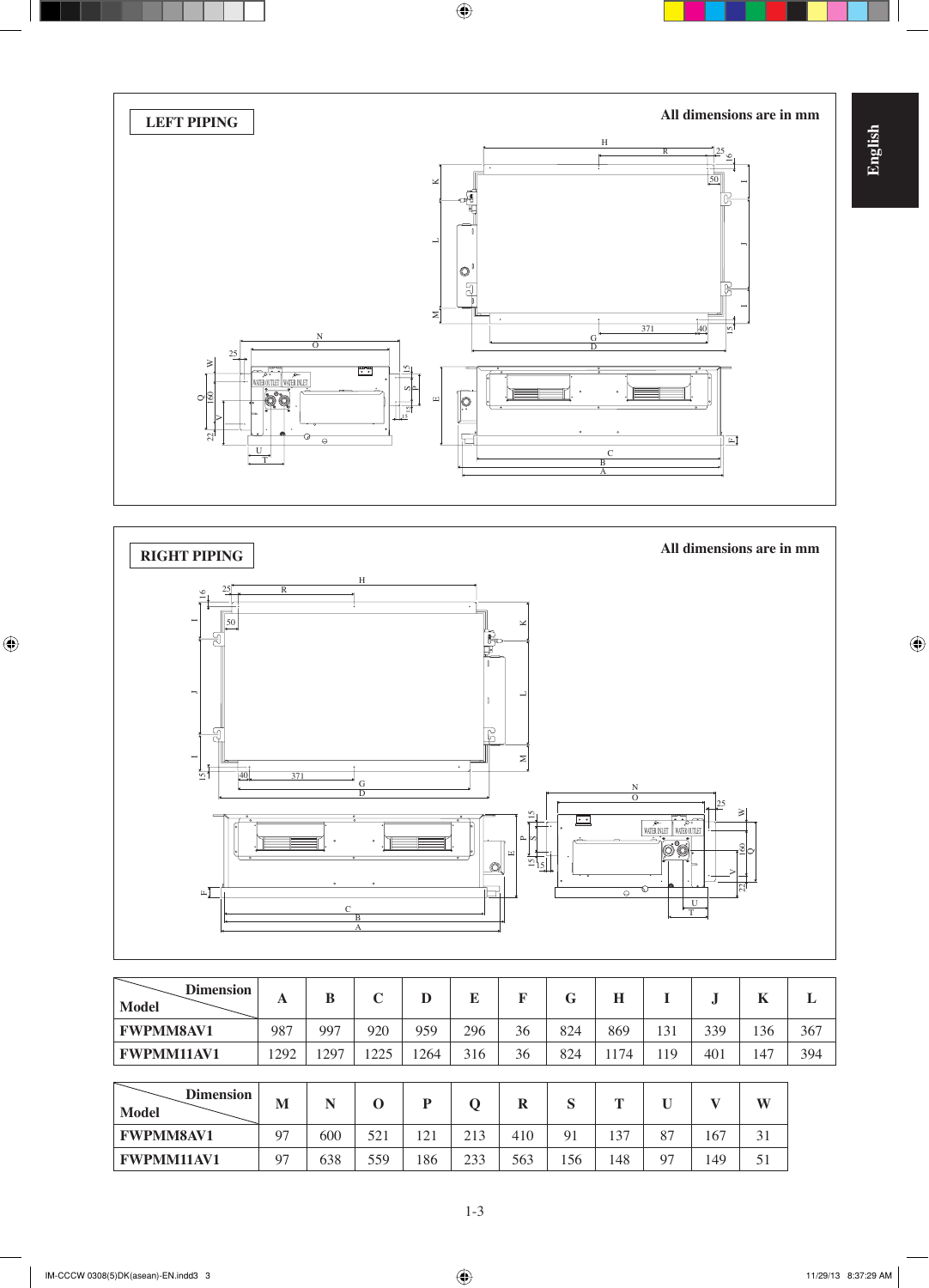



| <b>Dimension</b><br><b>Model</b> | A    | B    |      | D    |     |    | G   | н    |     |     | N   | .,  |
|----------------------------------|------|------|------|------|-----|----|-----|------|-----|-----|-----|-----|
| <b>FWPMM9AV1</b>                 | 972  | 988  | 917  | 956  | 384 | 36 | 798 | 866  | 143 | 256 | 162 | 206 |
| <b>FWPMM12AV1</b>                | 1088 | 1105 | 1033 | 1072 | 384 | 36 | 798 | 982  | 143 | 256 | 162 | 206 |
| <b>FWPMM14AV1</b>                | 1342 | 358  | 287  | 326  | 384 | 36 | 798 | 236  | 143 | 256 | 159 | 209 |
| <b>FWPMM16AV1</b>                | .542 | 558  | 1487 | 526  | 384 | 36 | 798 | 1436 | 143 | 256 | 159 | 199 |

| <b>Dimension</b><br><b>Model</b> | M   | N   |     |     |     |     | S   |     |     |     |
|----------------------------------|-----|-----|-----|-----|-----|-----|-----|-----|-----|-----|
| <b>FWPMM9AV1</b>                 | 173 | 541 | 462 | 73  | 307 | 409 | 359 | 159 | 109 | 196 |
| <b>FWPMM12AV1</b>                | 173 | 541 | 462 | 73  | 307 | 467 | 359 | 159 | 109 | 196 |
| <b>FWPMM14AV1</b>                | 173 | 541 | 462 | 73  | 307 | 594 | 359 | 156 | 106 | 196 |
| <b>FWPMM16AV1</b>                | 183 | 541 | 462 | .73 | 307 | 694 | 359 | 154 | 104 | 196 |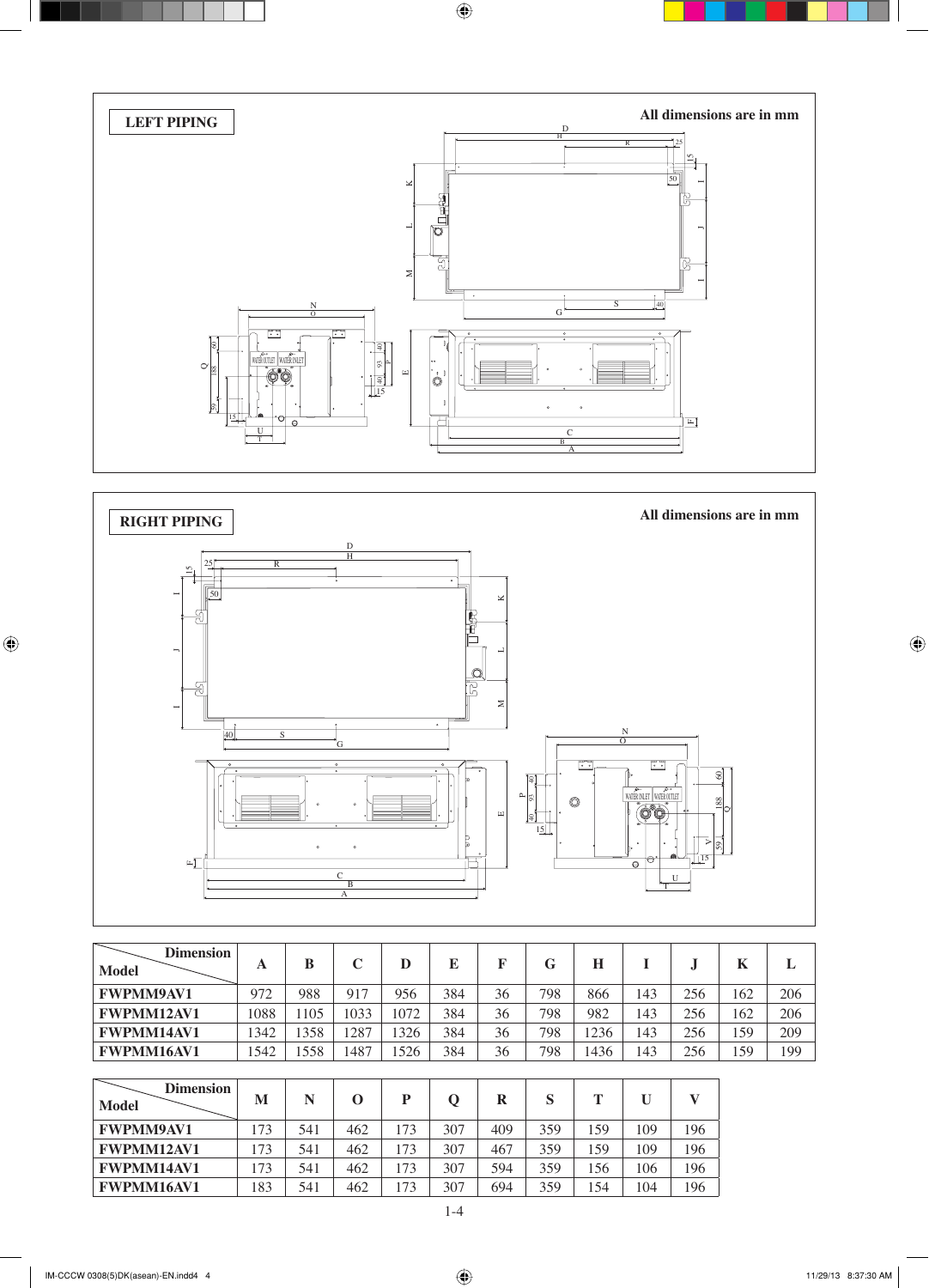## **INSTALLATION MANUAL**

**This manual provides the procedures of installation to ensure a safe and good standard of operation for the air conditioner unit.**

**Special adjustment may be necessary to suit local requirement.**

**Before using your air conditioner, please read this instruction manual carefully and keep it for future reference. This appliance is intended to be used by expert or trained users in shops, in light industry and on farms, or for commercial use by lay persons.**

**This appliance is not intended for use by persons, including children, with reduced physical, sensory or mental capabilities, or lack of experience and knowledge, unless they have been given supervision or instruction concerning use of the appliance by a person responsible for their safety.**

**Children should be supervised to ensure that they do not play with the appliance.**

#### **SAFETY PRECAUTIONS**

### ! **WARNING** ! **CAUTION**

- Installation and maintenance should be performed by qualified persons who are familiar with local code and regulation, and experienced with this type of appliance.
- All field wiring must be installed in accordance with the national wiring regulation.
- Ensure that the rated voltage of the unit corresponds to that of the name plate before commencing wiring work according to the wiring diagram.
- The unit must be GROUNDED to prevent possible hazard due to insulation failure.
- All electrical wiring must not touch the water piping or any moving parts of the fan motors.
- Confirm that the unit has been switched OFF before installing or servicing the unit.
- Risk of electric shock, can cause injury or death. Disconnect all remain electric power supplies before servicing.
- DO NOT pull out the power cord when the power is ON. This may cause serious electrical shocks which may result in the fire hazards.
- Keep the indoor and outdoor units, power cable and transmission wiring, at least 1m from TVs and radios, to prevent distorted pictures and static. {Depending on the type and source of the electrical waves, static may be heard even when more than 1m away}.

**Please take note of the following important points when installing.**

- **Ensure that the drainage piping is connected properly.** If the drainage piping is not connected properly, it may cause water leakage which will dampen the furniture.
- **Ensure that the unit's panel is closed after service or installation.**

 Unsecured panels will cause the unit to operate noisily.

- **Sharp edges and coil surfaces are potential locations which may cause injury hazards. Avoid from being in contact with these places.**
- **Before turning off the power supply set the remote controller's ON/OFF switch to the "OFF" position to prevent the nuisance tripping of the unit.** If this is not done, the unit's fans will start turning automatically when power resumes, posing a hazard to service personnel or the user.
- **Do not install the units at or near doorway.**
- **Do not install the units at area like hot spring or oil refinery plant where sulphide gas exists.**
- **Do not operate any heating apparatus too close to the air conditioner unit or use in room where mineral oil, oil vapour or oil steam exist, this may cause platic part to melt or deform as a result of excessive heat or chemical reaction.**
- **When the unit is used in kitchen, keep flour away from going into suction of the unit.**
- **This unit is not suitable for factory used where cutting oil mist or iron powder exist or voltage fluctuates greatly.**
- **Ensure the color of wires of the outdoor unit and the terminal markings are same to the indoors respectively.**
- **IMPORTANT : DO NOT INSTALL OR USE THE AIR CONDITIONER UNIT IN A LAUNDRY ROOM.**
- **Don't use joined and twisted wires for incoming power supply.**
- **The equipment is not intended for use in a potentially explosive atmosphere.**

#### **Disposal requirement**

Your air conditioning product is marked with this symbol. This means that electrical and electronic products shall not be mixed with unsorted household waste.

**NOTICE**

Do not try to dismantle the system yourself: the dismantling of the air conditioning system, treatment of the refrigerant, of oil and of other parts must be done by a qualified installer in accordance with relevant local and national legislation.

Air conditioners must be treated at a specialized treatment facility for re-use, recycling and recovery. By ensuring this product is disposed of correctly, you will help to prevent potential negative consequences for the environment and human health. Please contact the installer or local authority for more information.

Batteries must be removed from the remote controller and disposed of separately in accordance with relevant local and national legislation.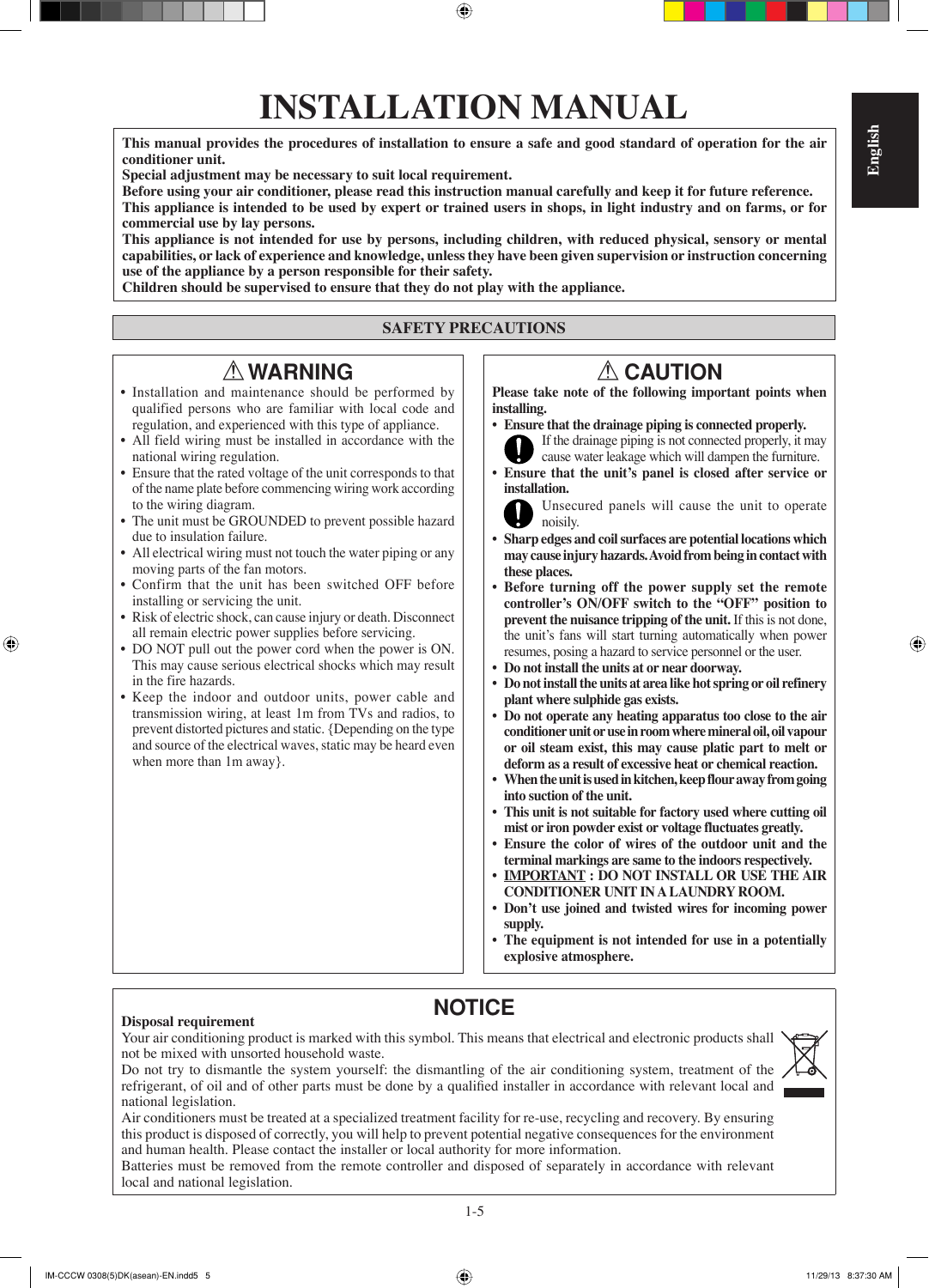#### **INSTALLATION DIAGRAM**



#### **INSTALLATION OF THE INDOOR UNIT**

The indoor unit must be installed such that there is no short circuit of the cool discharge. Respect the installation clearance. Do not put the indoor unit where there is direct sunlight on unit. The location is suitable for piping and drainage and it must have a large distance between a door and unit.

#### **Ceiling Concealed Mounting**

- Use the hanger supplied with the unit.
- Make sure that the ceiling is sufficiently strong to withstand the weight. •

Center distance of axle (see drawing below)





Provide clearance for servicing ease and optimal air flow as shown in the diagram.



| $\mathbf{cc}$<br>FWPMM3A(Z)V1 |      | $FWPMMAA(Z)V1$   $FWPMM6A(Z)V1$   $FWPMM7A(Z)V1$   $FWPMM8A(Z)V1$ |     |
|-------------------------------|------|-------------------------------------------------------------------|-----|
| 881<br>74.<br>(mm)            | 1041 | 176                                                               | 959 |
| າາເ<br>າາເ<br>$L$ (mm)        | າາເ  | າາເ                                                               |     |

| $\mathbf{cc}$ | <b>FWPMM9A(Z)V1</b> | <b>FWPMM11A(Z)V1</b> | FWPMM12A(Z)V1 | <b>FWPMM14A(Z)V1</b> | <b>FWPMM16A(Z)V1</b> |
|---------------|---------------------|----------------------|---------------|----------------------|----------------------|
| $A$ (mm)      | 956.                | 264                  | 1076          | 1326                 | .526                 |
| $L$ (mm)      | 266                 | 401                  | 266           | 266                  | 266                  |

#### A CAUTION

Do not install the unit at altitude over 2000m for both indoor and outdoor.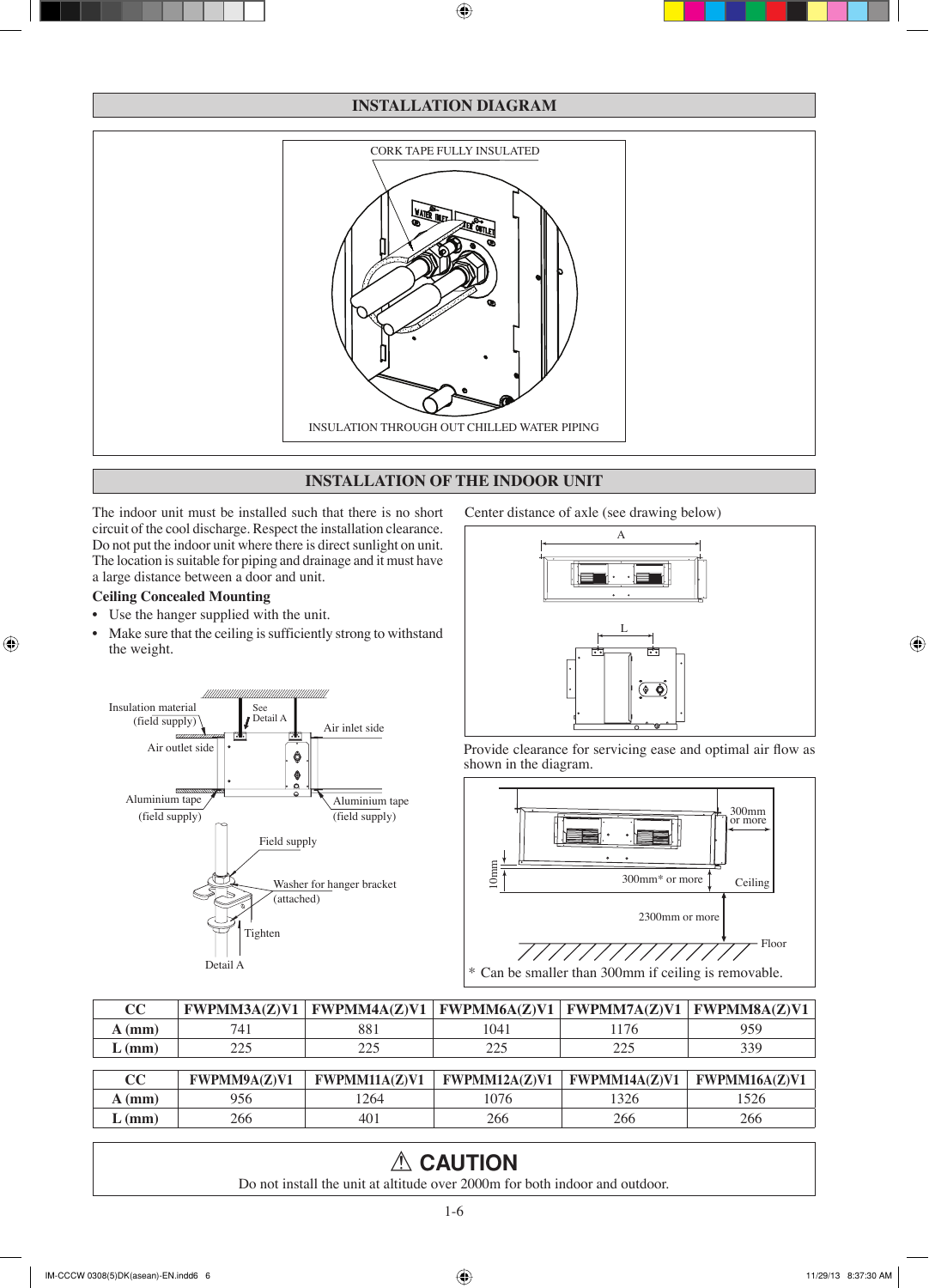

- The drain pipe must be installed as shown in the diagram (see diagram above) to avoid damage caused by leaks and condensation.
- For the best result, keep the piping as short as possible. Slant the piping at an angle to improve the flow. •
- Ensure the drain pipe is securely insulated. •
- It is necessary to provide a drain trap in the drain outlet to relieve pressure that exists within the unit compared to the outside atmospheric pressure when the unit is operating. The drain trap is to avoid possibility of splashes or an odor. •
- Keep pipes as straight as possible for easy cleaning and to prevent the accumulation of dirt and debris. •
- Conduct a water drainage test after the installation is completed. Make sure that the drainage flow is smooth. •
- In humid environments, use an extra drain pan to cover the entire area of the indoor unit. •

#### **WATER PIPING CONNECTION**

- The indoor unit is equipped with water outlet and inlet connection. There is an air-vent that is fitted along with the connection for air purging.
- 3 way valve is required for cycling off or bypass the chilled water. •
- Black steel pipe, closed cell polyurethane pipe and copper tube are recommended in the field installation. All types of piping and connection must be insulated with closed cell polyurethane to avoid condensation. •
- Do not use contaminated or damaged pipe and fitting for installation.
- Some main fitting components are needed in the system to enhance the capacity and ease of service, such as gate valve, balancing valve, 2 way or 3 way valve, filter, strainer and etc. •

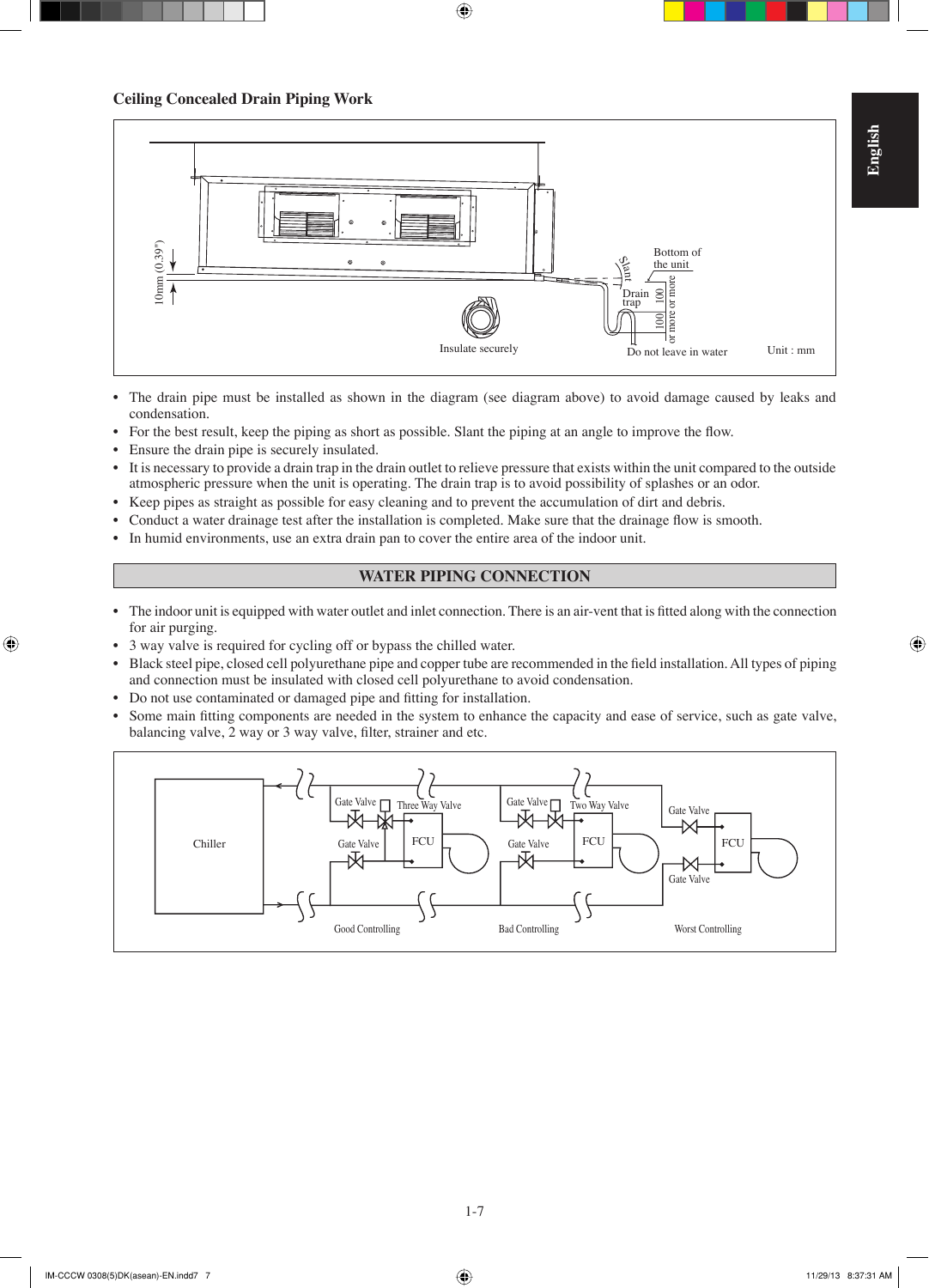#### **ELECTRICAL WIRING CONNECTION**

Wire connection to the controller board is as show in the wiring diagram on the respective terminal box.

|                                       | <b>HEAT</b> Jumper | VALVE Jumper |
|---------------------------------------|--------------------|--------------|
| Cooling Mode & Valve Application      |                    |              |
| Cooling Mode & Valveless Application  |                    |              |
| Heatpump Mode & Valve Application     |                    |              |
| Heatpump Mode & Valveless Application |                    |              |

#### **FWPMM3A(Z)V1-N / FWPMM4A(Z)V1-N / FWPMM6A(Z)V1-N / FWPMM7A(Z)V1-N (without controller)**



#### **FWPMM9A(Z)V1-N / FWPMM11A(Z)V1-N / FWPMM12A(Z)V1-N / FWPMM14A(Z)V1-N / FWPMM16A(Z)V1-N (without controller)**

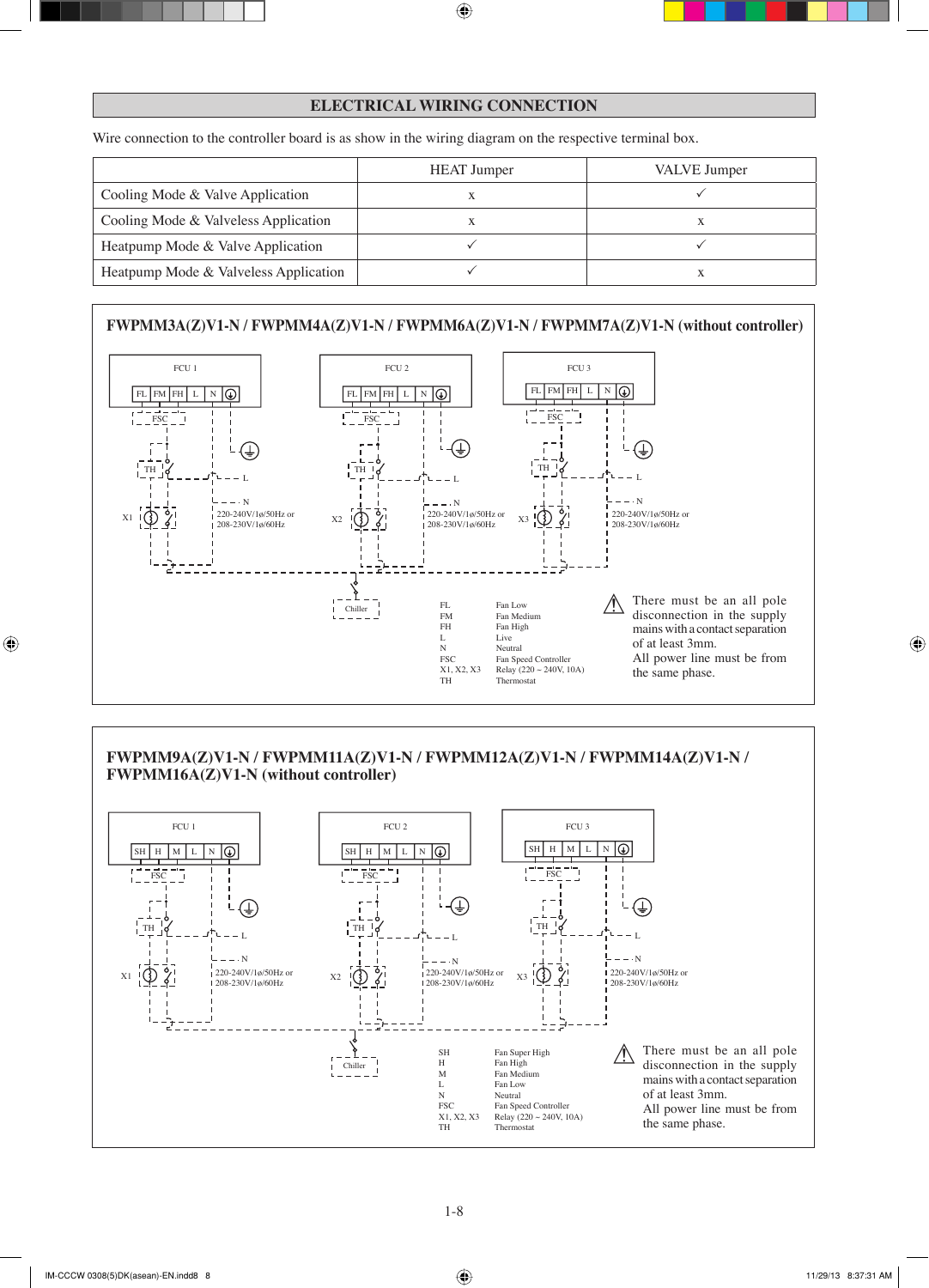# **English**

#### **FWPMM3A(Z)V1 / FWPMM4A(Z)V1 / FWPMM6A(Z)V1 / FWPMM7A(Z)V1 / FWPMM8A(Z)V1 / FWPMM9A(Z)V1 / FWPMM11A(Z)V1 / FWPMM12A(Z)V1 / FWPMM14A(Z)V1 / FWPMM16A(Z)V1 (with controller)**



#### **IMPORTANT:** \* These values are for information only. They should be checked and selected to comply with local and/or national codes and/or national codes and regulations. They are also subject to the type of installation and size of conductors.

\*\* The appropriate voltage range should be checked with label data on the unit. A main switch or other means for disconnection, having a contact separation in all poles, must be incorporated in the fixed wiring in accordance with the relevant local and national legislation.

| Model                                                          | <b>Indoor</b>   |     | FWPMM3A(Z)V1   FWPMM4A(Z)V1   FWPMM6A(Z)V1   FWPMM7A(Z)V1   FWPMM8A(Z)V1         |     |     |     |
|----------------------------------------------------------------|-----------------|-----|----------------------------------------------------------------------------------|-----|-----|-----|
| <b>Voltage Range**</b>                                         | <b>Indoor</b>   |     | $220V-240V/1Ph/50Hz + \textcircled{1}$ or $208V-230V/1Ph/60Hz + \textcircled{1}$ |     |     |     |
| <b>Power Supply Cable Size*</b><br><b>Number of Conductors</b> | mm <sup>2</sup> | 1.5 | 1.5                                                                              | 1.5 | 1.5 | 1.5 |
| <b>Recommended Time Delay Fuse*</b>                            |                 |     |                                                                                  |     |     |     |

| Model                                                          | Indoor          |     |                                                                                  |    | FWPMM9A(Z)V1  FWPMM11A(Z)V1 FWPMM12A(Z)V1 FWPMM14A(Z)V1 FWPMM16A(Z)V1 |
|----------------------------------------------------------------|-----------------|-----|----------------------------------------------------------------------------------|----|-----------------------------------------------------------------------|
| <b>Voltage Range**</b>                                         | Indoor          |     | $220V-240V/1Ph/50Hz + \textcircled{1}$ or $208V-230V/1Ph/60Hz + \textcircled{1}$ |    |                                                                       |
| <b>Power Supply Cable Size*</b><br><b>Number of Conductors</b> | mm <sup>2</sup> | 1.5 | 1.5                                                                              | 15 | 1.5                                                                   |
| <b>Recommended Time Delay Fuse*</b>                            |                 |     | 10                                                                               | 10 | 12                                                                    |

#### **Note:**

This is a proposed wiring connection. It may change subject to the chiller unit and must comply with the local and national code and regulations.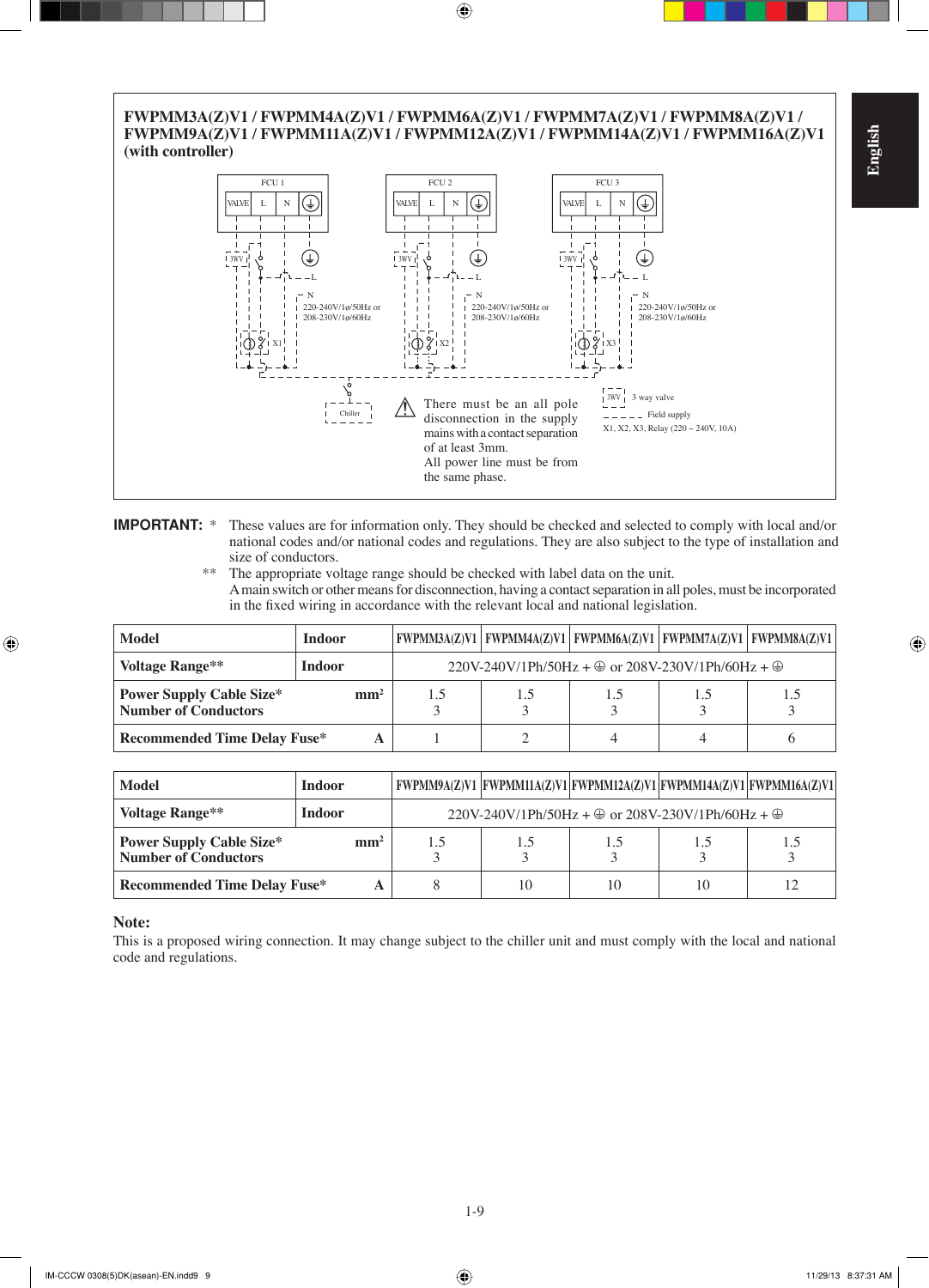- All wires must be firmly connected.
- Make sure all the wire do not touch the refrigerant pipings, compressor or any moving parts. •
- The connecting wire between the indoor unit and the outdoor unit must be clamped by using provided cord anchorage.
- The power supply cord must be equivalent to H07RN-F which is the minimum requirement.
- Make sure no external pressure is applied to the terminal connectors and wires.
- Make sure all the covers are properly fixed to avoid any gap. •
- Use round crimp-style terminal for connecting wires to the power supply terminal block. Connect the wires by matching to the indication on terminal block. (Refer to the wiring diagram attached on the unit). •



- Use the correct screwdriver for terminal screws tightening. Unsuitable screwdrivers can damage the screw head.
- Over tightening can damage the terminal screw. •
- Do not connect wire of different gauge to same terminal.
- Keep wiring in an orderly manner. Prevent the wiring from obstructing other parts and the terminal box cover.



#### **INDICATOR LIGHTS**

| Error Description            | Cool LED | Error Indication |
|------------------------------|----------|------------------|
| Room Sensor error            | 1 blinks | E1               |
| Pipe Water Sensor error      | 2 blinks | E2               |
| Water Pump error             | 3 blinks | E6               |
| Pipe Water Temperature fault | 5 blinks | E5               |

#### **OPERATING RANGE**

#### **Operating Limits:**

Thermal carrier : Water Water temperature :  $4^{\circ}$ C ~  $10^{\circ}$ C (Cooling) Maximum water pressure : 16 bar Air temperature : (as below)

#### **Cooling Mode**

| <b>Temperature</b>                | $\mathbf{Ts} \ ^{\circ} \mathbf{C}$ /°F | Th $\rm ^{\circ} C/\rm ^{\circ} F$ |
|-----------------------------------|-----------------------------------------|------------------------------------|
| Minimum indoor temperature        | 19.0 / 66.2                             | 14.0/57.2                          |
| <b>Maximum indoor temperature</b> | 32.0/89.6                               | 23.0/73.4                          |

Ts: Dry bulb temperature. Th: Wet bulb temperature.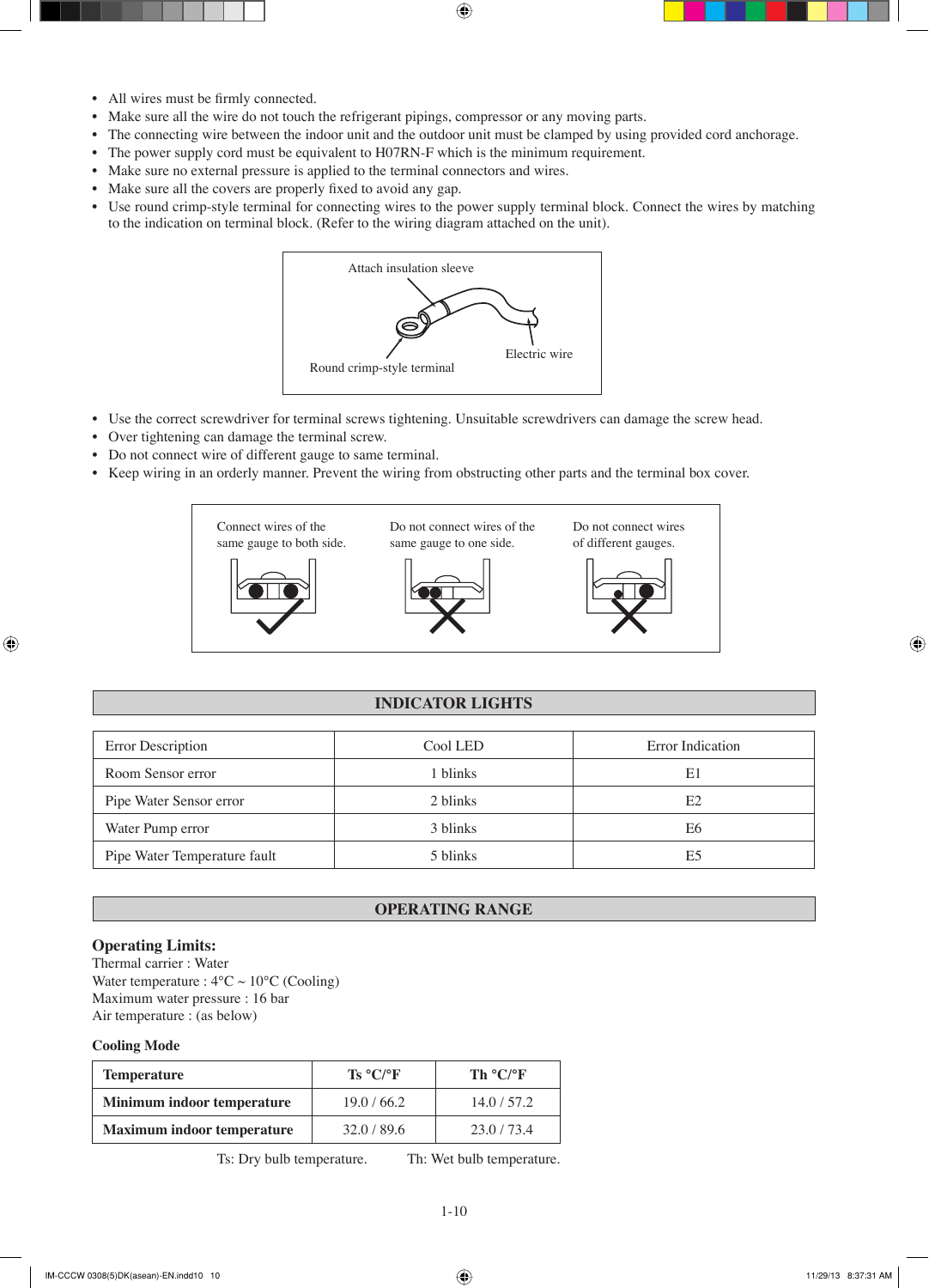#### **OVERALL CHECKING**

Ensure the following, in particular:-

- 1. The unit is mounted solidly and rigid in position.
- 2. Piping and connections are leak proof after charging.
- 3. Proper wiring has been done.

Drainage check:- Pour some water into left side of drain pan (drainage are in right side of unit).

#### **Note:**

- The installation guide above covers only the fan coil unit. For installation guide of outdoor (chiller mini etc) please refer to the installation guide for such unit.
- The installation of fan coil unit may vary according to the type of outdoor unit. •
- Installation must be done by qualified personnel who are familiar with this type of product.

#### **SERVICE AND MAINTENANCE**

| <b>Service Parts</b>     | <b>Maintenance Procedures</b>                                                                                                                                                                                                                                                                                     | <b>Period</b>                                                       |
|--------------------------|-------------------------------------------------------------------------------------------------------------------------------------------------------------------------------------------------------------------------------------------------------------------------------------------------------------------|---------------------------------------------------------------------|
| <b>Indoor Air Filter</b> | 1. Remove any dust adhered on the filter by using a vacuum cleaner or wash<br>in lukewarm water (below $40^{\circ}$ C) with neutral cleaning detergent.<br>2. Rinse the filter well and dry before placing it back onto the unit.<br>3. Do not use gasoline, volatile substances or chemical to clean the filter. | At least once every<br>2 weeks.<br>More frequently if<br>necessary. |
| <b>Indoor Unit</b>       | 1. Clean any dirt or dust on the grille or panel by wiping it off with soft cloth<br>soaked in lukewarm water (below $40^{\circ}$ C) with neutral detergent solution.<br>2. Do not use gasoline, volatile substances or chemicals to clean the indoor<br>unit.                                                    | At least once every<br>2 weeks.<br>More frequently if<br>necessary. |
| <b>Indoor Fan</b>        | 1. Check for any abnormal noise.                                                                                                                                                                                                                                                                                  | When necessary                                                      |

#### **TROUBLESHOOTING**

**For any enquiries on spare part please contact your authorized dealer. When any malfunction of the air conditioner unit is noted, immediately switch off the power supply to the unit. Check the following fault conditions and causes for some simple troubleshooting tips.**

| Fault                                                          | <b>Causes / Action</b>                                                                                                                  |
|----------------------------------------------------------------|-----------------------------------------------------------------------------------------------------------------------------------------|
| 1. The air conditioner unit does not operate.                  | Power failure, or the fuse need to be replaced.<br>$\qquad \qquad -$                                                                    |
|                                                                | The power plug is disconnected.<br>$\qquad \qquad -$                                                                                    |
|                                                                | It is possible that your delay timer has been set incorrectly.<br>$\overline{\phantom{0}}$                                              |
| 2. The air flow is too low.                                    | The air filter is dirty.<br>$\overline{\phantom{m}}$                                                                                    |
|                                                                | The air suction and discharge are clogged.<br>$\overline{\phantom{0}}$                                                                  |
|                                                                | The regulated temperature is not high enough.<br>$\overline{\phantom{0}}$                                                               |
|                                                                | (applicable for auto fan mode only)                                                                                                     |
| 3. Discharge air flow has bad odor.                            | Odors may be caused by cigarettes, smoke particles, perfume<br>$\overline{\phantom{0}}$<br>etc. which might have adhered onto the coil. |
| 4. Condensation on the front air grille of the indoor<br>unit. | This is caused by air humidity after an extended long period<br>$\qquad \qquad -$<br>of operation.                                      |
|                                                                | The set temperature is too low, increase the temperature<br>$\qquad \qquad -$<br>setting and operate the unit at high fan speed.        |
| 5. Water flowing out from the air conditioner unit.            | Switch off unit and call local dealer / serviceman.<br>$\overline{\phantom{0}}$                                                         |

**If the fault persists, please call your local dealer / serviceman.**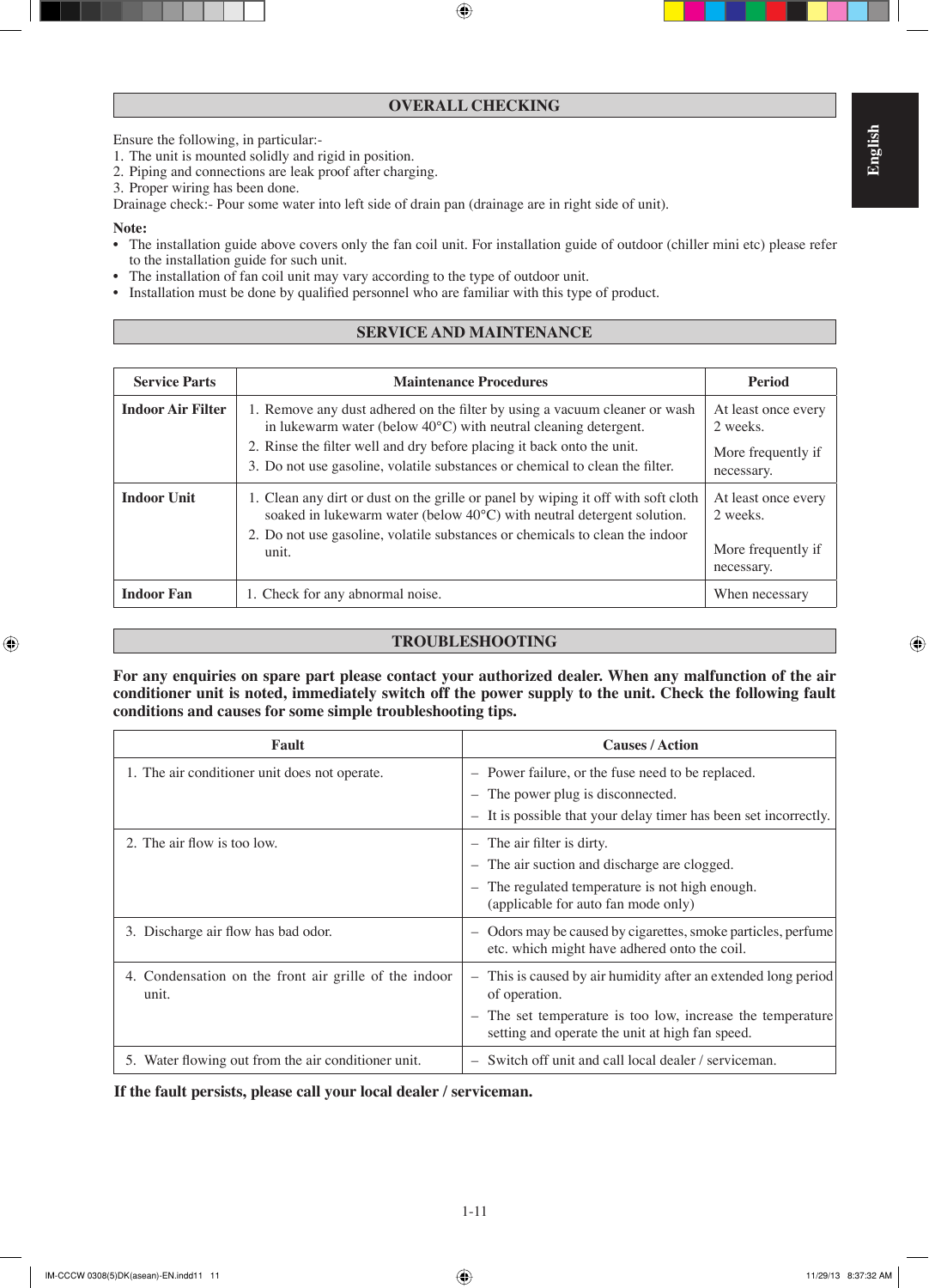#### **MEMO**